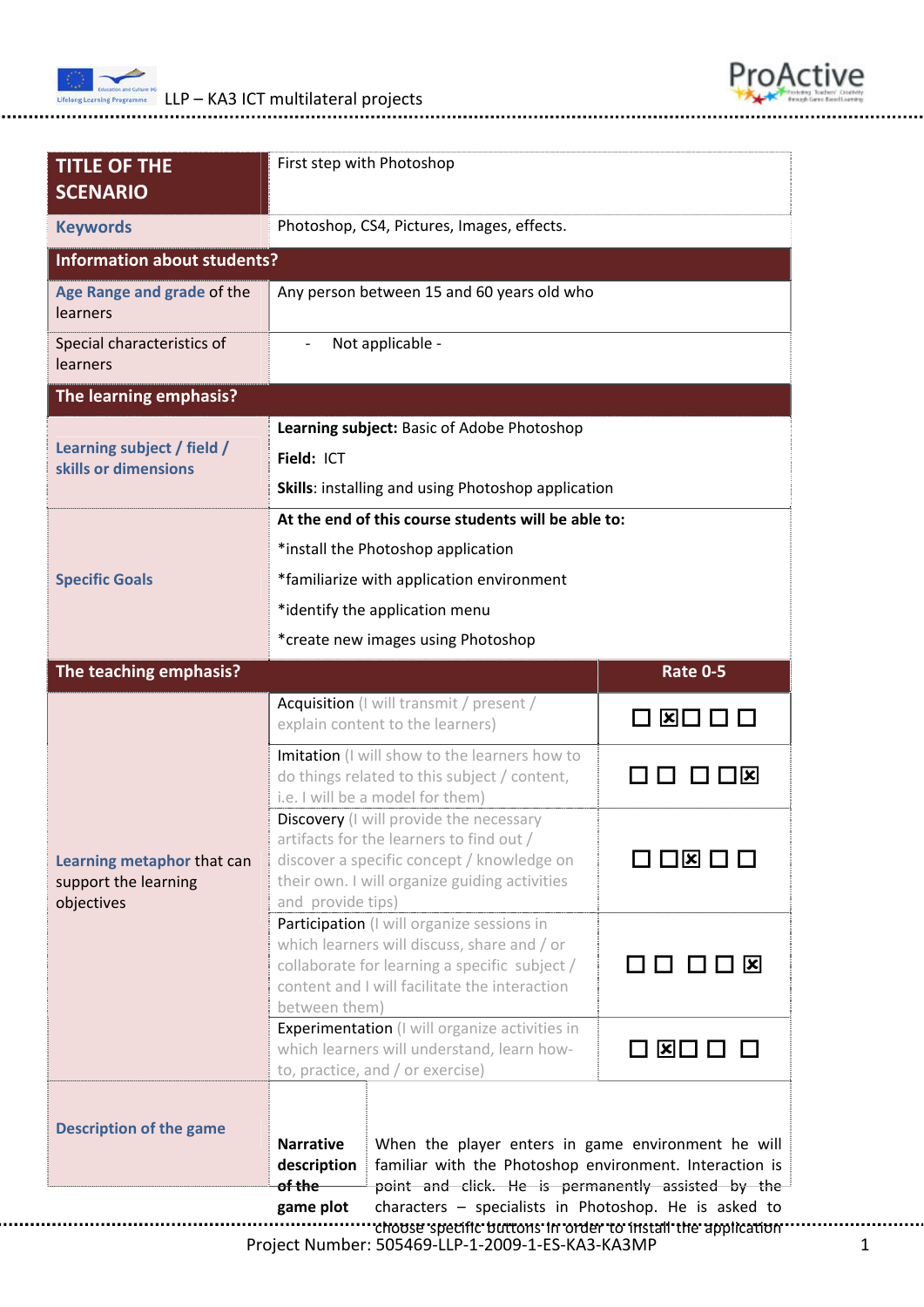

Lutetong Learning Programme LLP – KA3 ICT multilateral projects

|                                                                                                          |                                                                                               | and to edit pictures.                                                                                                                                                                                                                                                                                                                                                                                                                                                                                                                                                                                                                                                                     |                                    |                                 |
|----------------------------------------------------------------------------------------------------------|-----------------------------------------------------------------------------------------------|-------------------------------------------------------------------------------------------------------------------------------------------------------------------------------------------------------------------------------------------------------------------------------------------------------------------------------------------------------------------------------------------------------------------------------------------------------------------------------------------------------------------------------------------------------------------------------------------------------------------------------------------------------------------------------------------|------------------------------------|---------------------------------|
|                                                                                                          |                                                                                               | After this foray in the application's environment he has to<br>pass an evaluation: six questions with multiple choices.<br>Work time: 4 minutes.                                                                                                                                                                                                                                                                                                                                                                                                                                                                                                                                          |                                    |                                 |
|                                                                                                          |                                                                                               | The game is designed on two levels.                                                                                                                                                                                                                                                                                                                                                                                                                                                                                                                                                                                                                                                       |                                    |                                 |
|                                                                                                          |                                                                                               | In first part, the player is welcomed by the game's<br>characters and he is invited to explore the application,<br>starting with installing and finishing with editing pictures.<br>Each character will help the player accompanying him step<br>by step into the Photoshop world. If he doesn't comply<br>with the instruction received he will not be able to go<br>further in the game.                                                                                                                                                                                                                                                                                                |                                    |                                 |
|                                                                                                          |                                                                                               | When the discovery part is completed the player has to<br>pass the evaluation form.                                                                                                                                                                                                                                                                                                                                                                                                                                                                                                                                                                                                       |                                    |                                 |
|                                                                                                          | Goals                                                                                         | To solve the tasks indicated by the character and to pass<br>the test.                                                                                                                                                                                                                                                                                                                                                                                                                                                                                                                                                                                                                    |                                    |                                 |
|                                                                                                          | <b>Characters</b>                                                                             | Photoshop specialists (4)                                                                                                                                                                                                                                                                                                                                                                                                                                                                                                                                                                                                                                                                 |                                    |                                 |
|                                                                                                          | <b>Scenes</b>                                                                                 | enter in the game environment; Scene $2 -$ the installing<br>process starts; Scene 3 - Starting Photoshop; Scene 4 -<br>Introducing the license key; Scene $5$ – Presenting the<br>application's interface; Scene 6 - Opening a image; Scene<br>7 - Work with Layers menu; Scene 8 - Edit button (Image,<br>Adjustments, Auto-tone, Custom tone, Levels, Vibrace,<br>Image size, Hue/Saturations, Curves, Exposure), Color<br>Balance(Shadows, Midtones, Highttones), Scene 9 - Photo<br>filter, Scene 10 - Combining effects in a single layer; Scene<br>11 - Saving the created image; Scene $12$ - Self evaluation<br>(Back to game, Start Evaluation, Exit); Scene 13 - Game<br>over. |                                    |                                 |
|                                                                                                          |                                                                                               |                                                                                                                                                                                                                                                                                                                                                                                                                                                                                                                                                                                                                                                                                           | <b>Learning</b><br>settings        | <b>Estimated</b><br><b>Time</b> |
| <b>Narrative Description of</b><br>learning activities - step by<br>step organization and<br>structuring | Before the game:                                                                              |                                                                                                                                                                                                                                                                                                                                                                                                                                                                                                                                                                                                                                                                                           |                                    |                                 |
|                                                                                                          | Revision the theory related to the subject.<br>Examples using Photoshop. Game<br>presentation |                                                                                                                                                                                                                                                                                                                                                                                                                                                                                                                                                                                                                                                                                           | In the<br>classroom                | 20 min                          |
|                                                                                                          |                                                                                               | During the game:                                                                                                                                                                                                                                                                                                                                                                                                                                                                                                                                                                                                                                                                          |                                    |                                 |
|                                                                                                          | The game is played by each player and the<br>trainer supervises the class.                    |                                                                                                                                                                                                                                                                                                                                                                                                                                                                                                                                                                                                                                                                                           | classroom<br>/ Online /<br>At home | 20 min                          |
|                                                                                                          |                                                                                               |                                                                                                                                                                                                                                                                                                                                                                                                                                                                                                                                                                                                                                                                                           |                                    |                                 |

.........